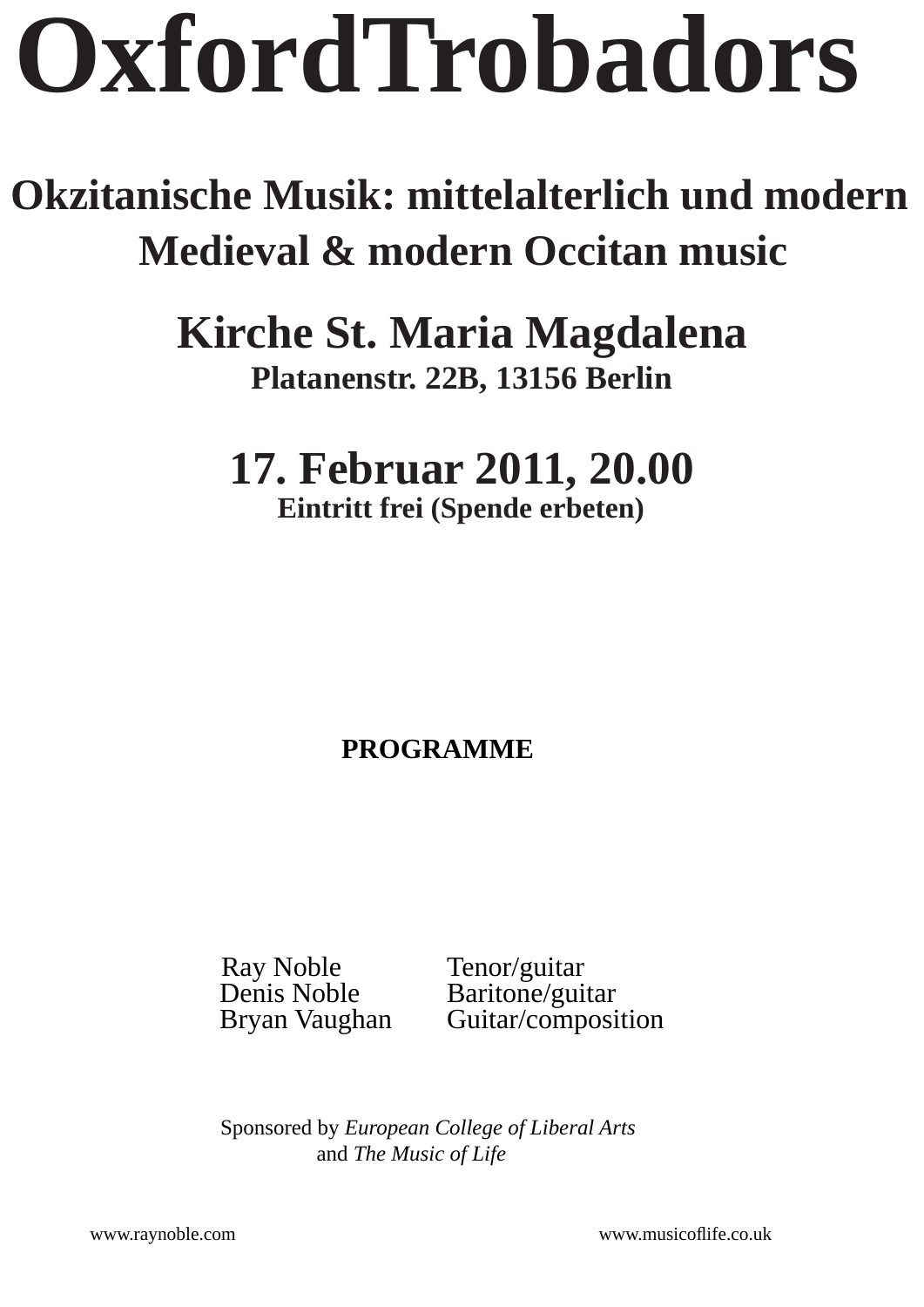### Programme

# Lo Boier (The herdsman) Traditional, c. 15th century

#### **Denis Noble, Bryan Vaughan, Ray Noble**

The herdsman returns to find his wife disconsolate *(tota desconsolada)* by the fireplace. He reassures her that the Saracens, the English, and all the other invaders, will not return; there will be peace …. she will have a kiss (*auretz 'na potonada*) and the sun will shine (*e lo solelh n'en raiara*).

#### Nadau ta Baptista (Christmas for Baptiste) Nadau  **Ray Noble and Bryan Vaughan**

A gently lilting Pyrenees lullaby. Baptista sleeps while father Christmas (*lo pair Nadau*) flies through the night and gentle snowflakes fall on the lovers (*sus los amoros*). From the depths of his heart (*Jo tot au dehens*) he loves the child always (*que t'aime, tostemps*).

## Can vei la lauzeta mover Bernart de Ventadorn (12 century)

When I see the lark flap its wings with joy against the sun, when sweetness touches its heart (*per la docor qu'al cor li vai*), so great is my jealousy that I wonder that my heart does not melt with desire (l*o cor de desirier no'm fond*)

**Denis Noble**

## Se canta (It's singing) Traditional, c. 14th century?

**Ray Noble, Denis Noble**

It's singing, ever singing (*se canta que canta*) This is THE traditional occitan song, performed all over the south of France. Beneath my window (*dejost ma fenestra*), there is a little bird (*i a un aucelon)*, it sings all night (*tota la nuech canta*), singing its song (*Canta sa cancon*). The chorus: Se canta que canta, canta per io, canta per ma mio, qu'es au lenh de io. (its singing, ever singing, doesn't sing for me, sings for my loved one, who is far from me).

# Arron d'Aimar (After Love) Nadau, arr Denoth

#### **Denis Noble**

A beautiful love song "after making love" (*Arron d'aimar*) in which he dreams of the laughter of children (*aus arrisers gaujos*), and of a country where lovers are forgiven (*ont lo monde es perdonan aus qui s'aiman, uros*). The chorus repeats 'how I love you' (*Que t'aime*) 'through water and lightening' (*per l'aiga o l'eslambrec*).

# La Sestina (The Sextine) Arnaud Daniel circa 1180

#### **Denis Noble**

Arnaut set himself the most difficult poetic challenges: six verses, six lines in each, six rhyme words, used in each of the six lines. He sends this erotic song, proclaiming his firm love (*lo ferm voler qu'el cor m'intra*) to his unreachable (probably aristocratic) lover in her equally unreachable bedroom, before he finds paradise, and his joy is doubled (*qu'en paradis, n'aura doble joi*). The song contains the famous line *tant fina amors com cela qu'el còr m'intra* (such noble love as in my body enters). *Fin amor* is the central trobador theme.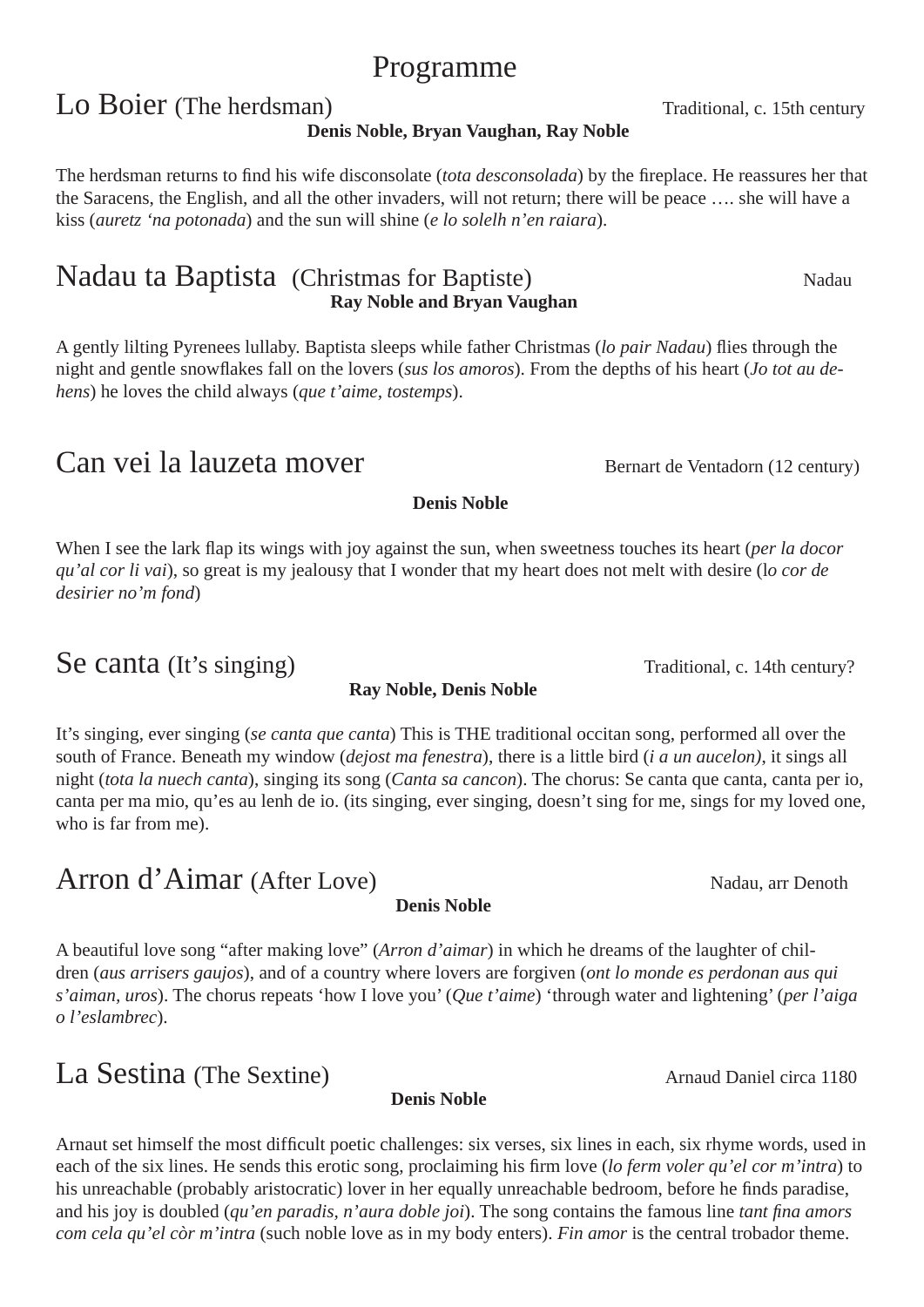#### Los de qui cau (Those who must) Nadau **Ray Noble, Bryan Vaughan & Denis Noble**

These are my people (*Que son los mens*), those who till the earth, raise the livestock, they are as they must be (*los de qui cau*). He reflects as he leaves the slopes of the Pyrenees for Bordeaux (*Qu'avi de partir ta Bordeu*). He sees that they are the memories of all who have gone before (*e quian hons de la memoria, tot los qui son passat abans*).

#### L'aiga de la Dordonha (Waters of the Dordogne) Peireguda **Denis Noble, Ray Noble**

Boats sail down *(davalan los batels)* the Dordogne river which reflects the chateaux *(miralha los castels)* on the hillsides. This peaceful scene is invaded by the quarry men (*cal far montar las peiras*), pollution destroys the fish (los peissons s'en van), and finally a nuclear reactor (*centrala nucleara*). Yet always (*e totjorn*) the river flows and the boats go down.

#### Quan lo riu de la fontana (waters of the fountain) Jaufre Rudel c 1140 **Ray Noble**

When the clear water gushes from the spring (*fontana*) and the nightingale (*rossinholetz*) sings, it is time to sing my own song (*lo mieu refranha*). He sings for his distant lover *(amors de terra lonhdana)* but he can never see her *(Pos tots jorns m'en falh aizina)*. Yet his heart longs for her *(de desir mos cors non fina)* for only love can cure his pain *(la dolor que ab joi sana)*.

#### Nulhs hom non pot d'amor gandir Peire Vidal c 1140 **Ray Noble**

No one can escape love once he is under its sovereignty, Whether it please him or not, he must follow its desires. He cannot follow another will, but where he wants, he runs there and has no care for sense or folly.

# L'autrier jost'una sebissa Marcabru (12th century

 **Ray Noble** *L'autrier jost'una sebissa, Trobei pastora mestissa, De joi e de sen massissa, Si cum filla de vilana....* The other day beside a hedge, I found a humble shepherdess, Full of joy and good sense, Like the daughter of a peasant girl..........

#### A l'ora de l'aubada (at the hour of dawn) Nadau **Denis Noble**

At the hour of dawn I know when to find you, when you are beautiful. If your eyes are on the dark, I will make suns for you, I know stars that will turn your head.

#### **Immortela** (the Edelweiss) Nadau  **Ray Noble, Bryan Vaughan & Denis Noble**

This is THE song of the Occitan-speaking areas of France, sung everywhere. The chorus is catching:

HAUT PEIROT, VAM CAMINAR, VAM CAMINAR, DE CAP TA L'IMMORTELA, HAUT PEIROT, VAM CAMINAR, VAM CAMINAR, LO PAIS VAM CERCAR